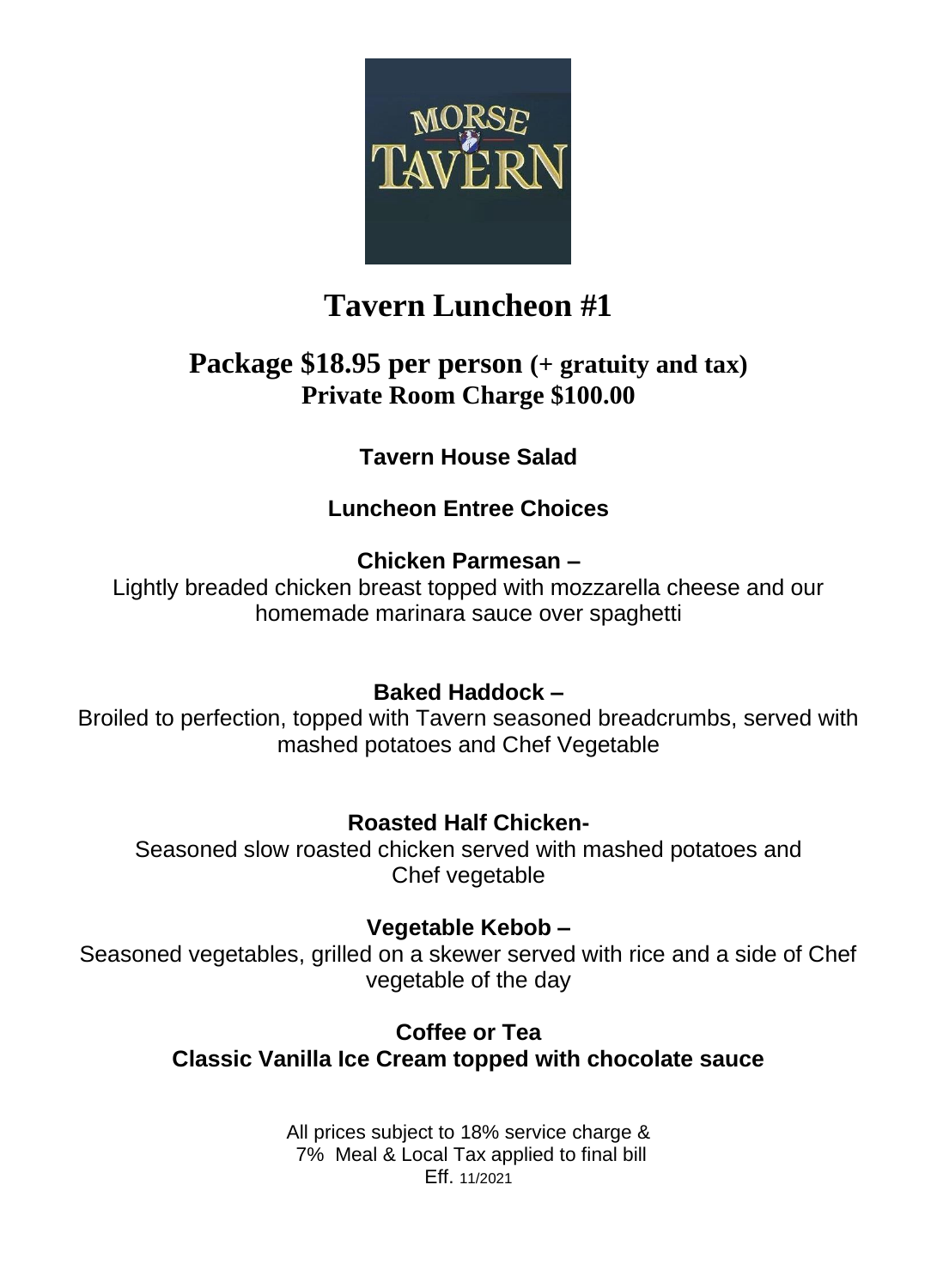

## **Tavern Luncheon #2**

## **Package \$20.95 per person (+ gratuity and tax) Private Room Charge \$100.00**

## **Tavern House Salad**

## **Luncheon Entree Choices**

## **Chicken Kebob –**

Marinated chicken grilled on a skewer with onions, peppers, tomatoes & mushrooms, served with rice and Chef Vegetable

## **Broiled Atlantic Salmon-**

Filet of salmon, topped with a garlic white wine sauce, served with rice and Chef Vegetable

## **Baked Stuffed Haddock -**

Haddock filet, stuffed with our homemade seafood stuffing, served with rice and Chef vegetable

## **Grilled Marinated Beef Tips –**

Hand-cut prime tender choice, marinated and grilled to your liking, served with rice and Chef vegetable

## **Vegetable Stir Fry –**

Seasoned vegetables, stir fried with teriyaki glaze served over rice

## **Coffee or Tea**

#### **Classic Vanilla Ice Cream topped with chocolate sauce**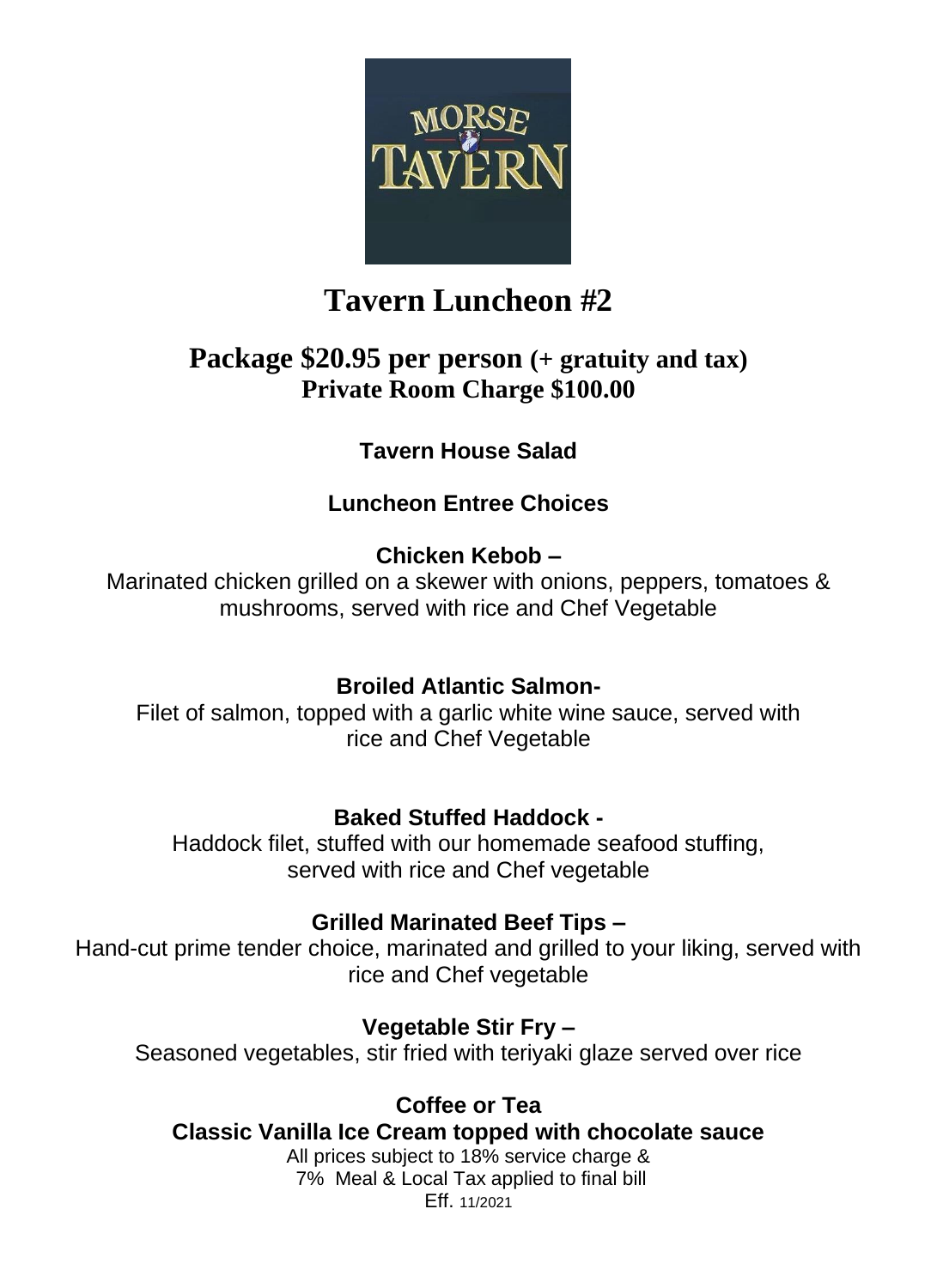

## **Function Dinner Menu Package #1**

## **Package \$20.95 per person (+ gratuity and tax) Private Room Charge \$100.00**

## **Tavern House Salad**

#### **Entrees:**

#### **Chicken Parmesan –**

Lightly breaded chicken breast topped with mozzarella cheese and our homemade marinara sauce over spaghetti

#### **Baked Haddock –**

Broiled to perfection, topped with Tavern seasoned breadcrumbs, served with mashed potatoes and Chef Vegetable

#### **Roasted Half Chicken-**

Seasoned slow roasted chicken served with mashed potatoes and Chef vegetable

#### **Grilled Marinated Beef Tips –**

Hand-cut prime tender choice, marinated and grilled to your liking, served with rice and Chef vegetable

#### **Eggplant Parmesan -**

Lightly breaded eggplant, topped with mozzarella cheese and our homemade marinara sauce over spaghetti

#### **Coffee or Tea Classic Vanilla Ice Cream topped with chocolate sauce**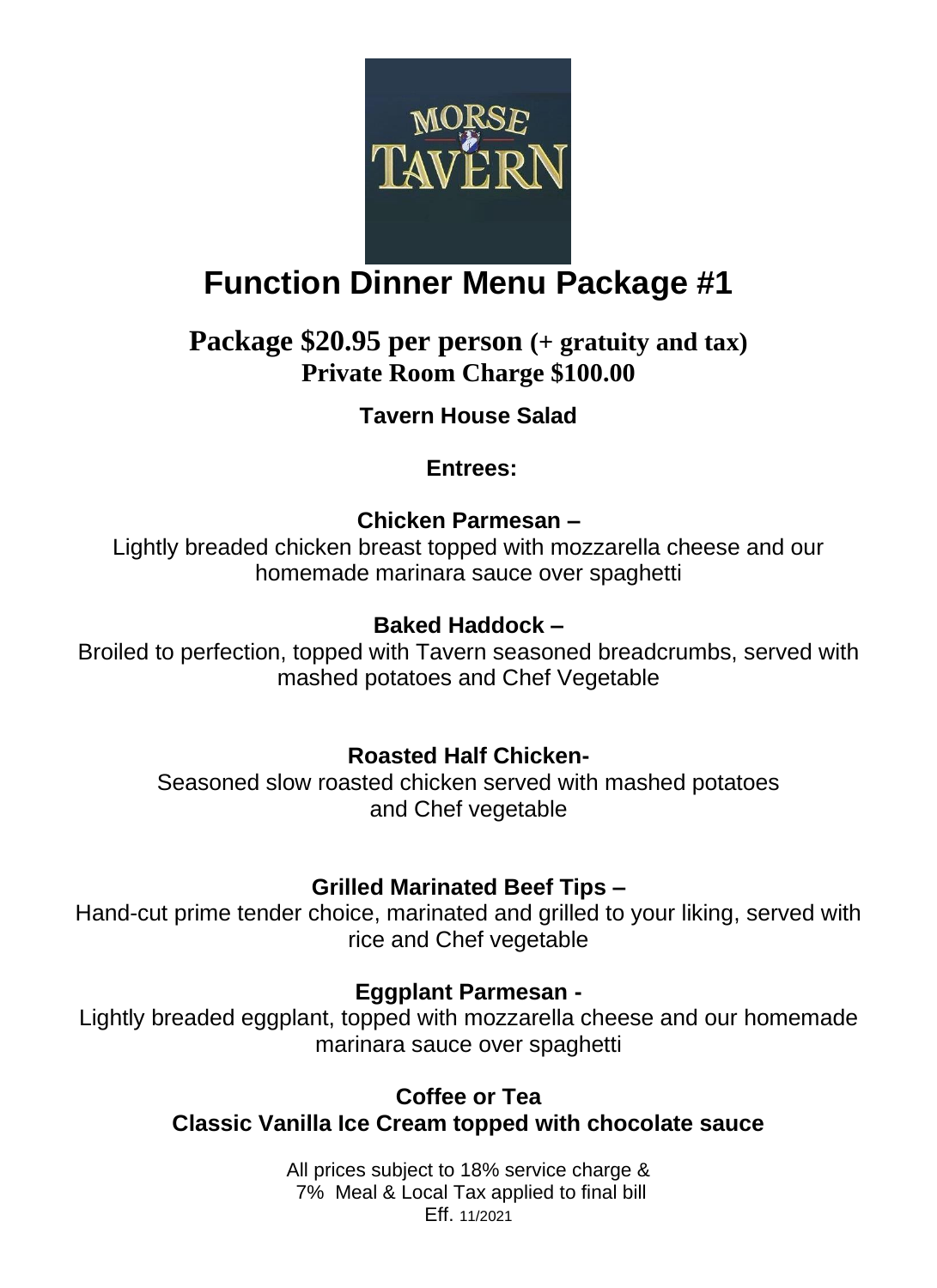

## **Function Dinner Menu Package #2 Package \$22.95 per person (+ gratuity and tax) Private Room Charge \$100.00**

## **Tavern House Salad**

## **Entrée Choices**

## **Grilled Marinated Beef Tips –**

Hand-cut prime tender choice, marinated and grilled to your liking, served with rice and Chef vegetable

## **Chicken Kebob –**

Marinated chicken grilled on a skewer with onions, peppers, tomatoes & mushrooms, served with rice and Chef Vegetable

## **Baked Stuffed Haddock –**

Haddock filet stuffed with our homemade seafood stuffing, served with rice and Chef vegetable

## **Vegetable Kebob –**

Seasoned vegetables, grilled on a skewer served with rice and a side of Chef vegetable of the day

## **Coffee or Tea Classic Vanilla Ice Cream topped with chocolate sauce**